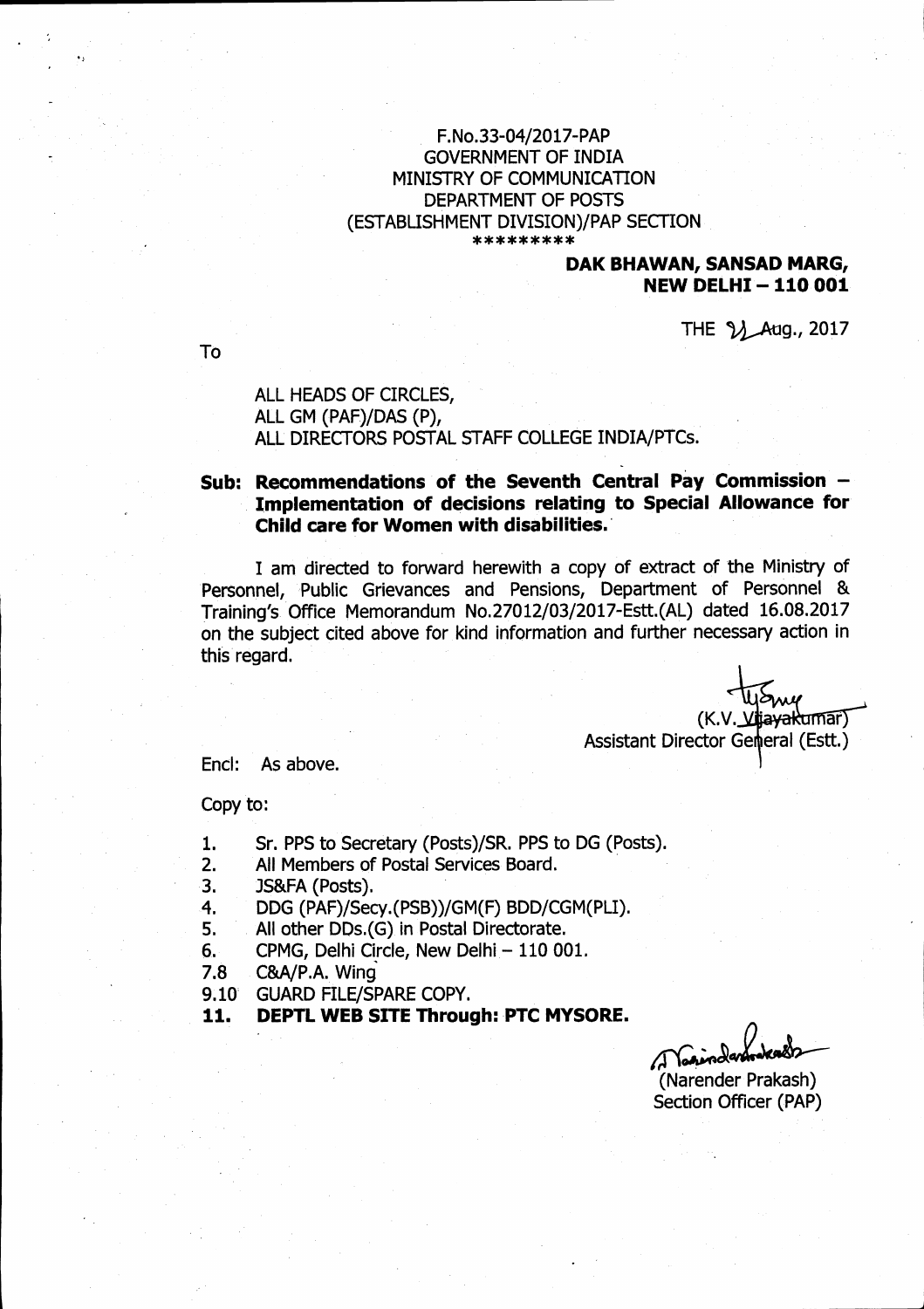# No.A-27012/03/2017-Estt.(AL) Government of India Ministry of Personnel, P.G. and Pensions Department of Personnel & Training

 $\overline{a}$ .

# New Delhi,  $\int_{0}^{1}$  August, 2017.

Subject:

Recommendations of the Seventh Central Pay Commission implementation of decisions relating to Special Allowance for child care for women with disabilities.

Consequent upon the decision taken by the Government on the recommendations made by the Seventh Central Pay Commission for providing extra benefits to women employees with disabilities especially when they have young children and children with disability, the President is pleased to issue the following instructions:-

- Women with disabilities shall be paid Rs.3000/-per month as Special  $(i)$ Allowance for Child care. The allowance shall be payable from the time of the child's birth till the child is two years old.
- It shall be payable for a maximum of two eldest surviving children.  $(ii)$
- Disability means a person having a minimum Disability of 40% as  $(iii)$ elaborated in Ministry of Welfare's Notification No. 16-18/97-NI.I dated 1.6.2001 and amended from time to time.
- The above limit would be automatically raised by 25% every time the  $(iv)$ Dearness Allowance on the revised pay structure goes up by 50%.

These orders shall be effective from 1st July, 2017.  $\overline{2}$ .

Insofar as persons serving in the Indian Audit and Accounts Department  $\overline{3}$ . are concerned, these orders issue in consultation with the Comptroller and auditor General of India.

Hindi version will follow.

(Navneet Misra) Under Secretary to the Govt. of India

- To
- Ministries/Departments of the Government of India. 1.
- NIC with a request to upload the OM on the website of DoPT.  $\overline{2}$ .